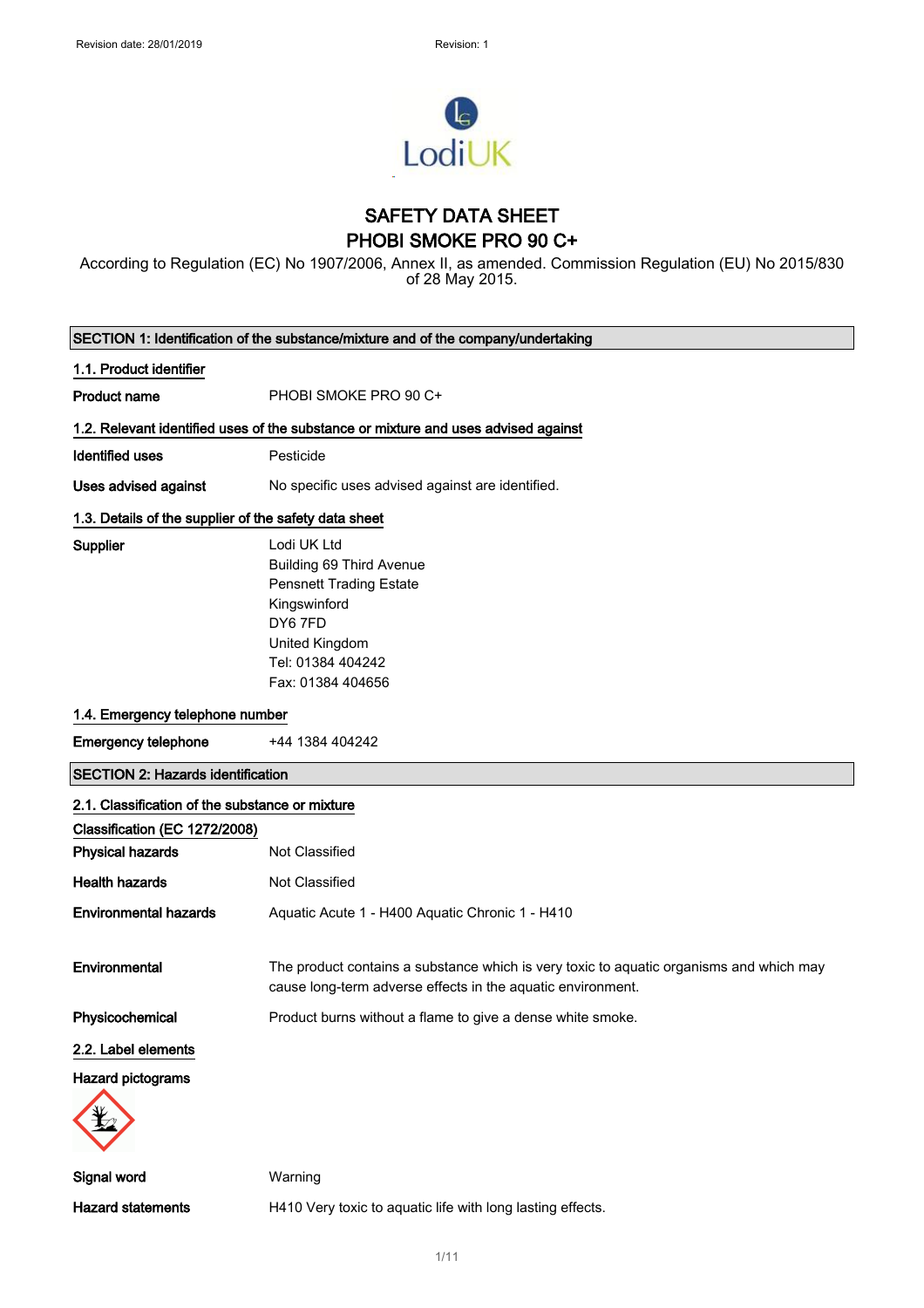| <b>Precautionary statements</b> | P <sub>102</sub> Keep out of reach of children.<br>P261 Avoid breathing fumes and dust.<br>P210 Keep away from heat, hot surfaces, sparks, open flames and other ignition sources. No<br>smoking.<br>P220 Keep away from clothing and other combustible materials.<br>P270 Do not eat, drink or smoke when using this product.<br>P264 Wash contaminated skin thoroughly after handling.<br>P273 Avoid release to the environment.<br>P304+P340 IF INHALED: Remove person to fresh air and keep comfortable for breathing.<br>P301+P312 IF SWALLOWED: Call a POISON CENTRE/doctor if you feel unwell.<br>P370+P378 In case of fire: Use foam, carbon dioxide, dry powder or water fog to extinguish.<br>P391 Collect spillage.<br>P501 Dispose of contents/ container in accordance with national regulations. |
|---------------------------------|----------------------------------------------------------------------------------------------------------------------------------------------------------------------------------------------------------------------------------------------------------------------------------------------------------------------------------------------------------------------------------------------------------------------------------------------------------------------------------------------------------------------------------------------------------------------------------------------------------------------------------------------------------------------------------------------------------------------------------------------------------------------------------------------------------------|
| UFI                             | UFI: W4A0-M043-T001-FUA2                                                                                                                                                                                                                                                                                                                                                                                                                                                                                                                                                                                                                                                                                                                                                                                       |

### 2.3. Other hazards

This product does not contain any substances classified as PBT or vPvB.

### SECTION 3: Composition/information on ingredients

#### 3.1. Substances

#### Synonym

#### 3.2. Mixtures

| <b>POTASSIUM CHLORATE</b>                                                                                         |                             | 10-30% |
|-------------------------------------------------------------------------------------------------------------------|-----------------------------|--------|
| CAS number: 3811-04-9                                                                                             | EC number: 223-289-7        |        |
| Classification<br>Ox. Sol. 1 - H271<br>Acute Tox. 4 - H302<br>Acute Tox. 4 - H332<br>Aquatic Chronic 2 - H411     |                             |        |
| <b>CYPERMETHRIN TECHNICAL</b>                                                                                     |                             | 5-10%  |
| CAS number: 52315-07-8                                                                                            | EC number: 257-842-9        |        |
| M factor (Acute) = $1000$                                                                                         | M factor (Chronic) = $1000$ |        |
| <b>Classification</b><br>Acute Tox. 4 - H302<br>Acute Tox. 4 - H332<br>STOT SE 3 - H335<br>Aquatic Acute 1 - H400 |                             |        |

The full text for all hazard statements is displayed in Section 16.

SECTION 4: First aid measures

### 4.1. Description of first aid measures

General information If in doubt, get medical attention promptly. Show this Safety Data Sheet to the medical personnel.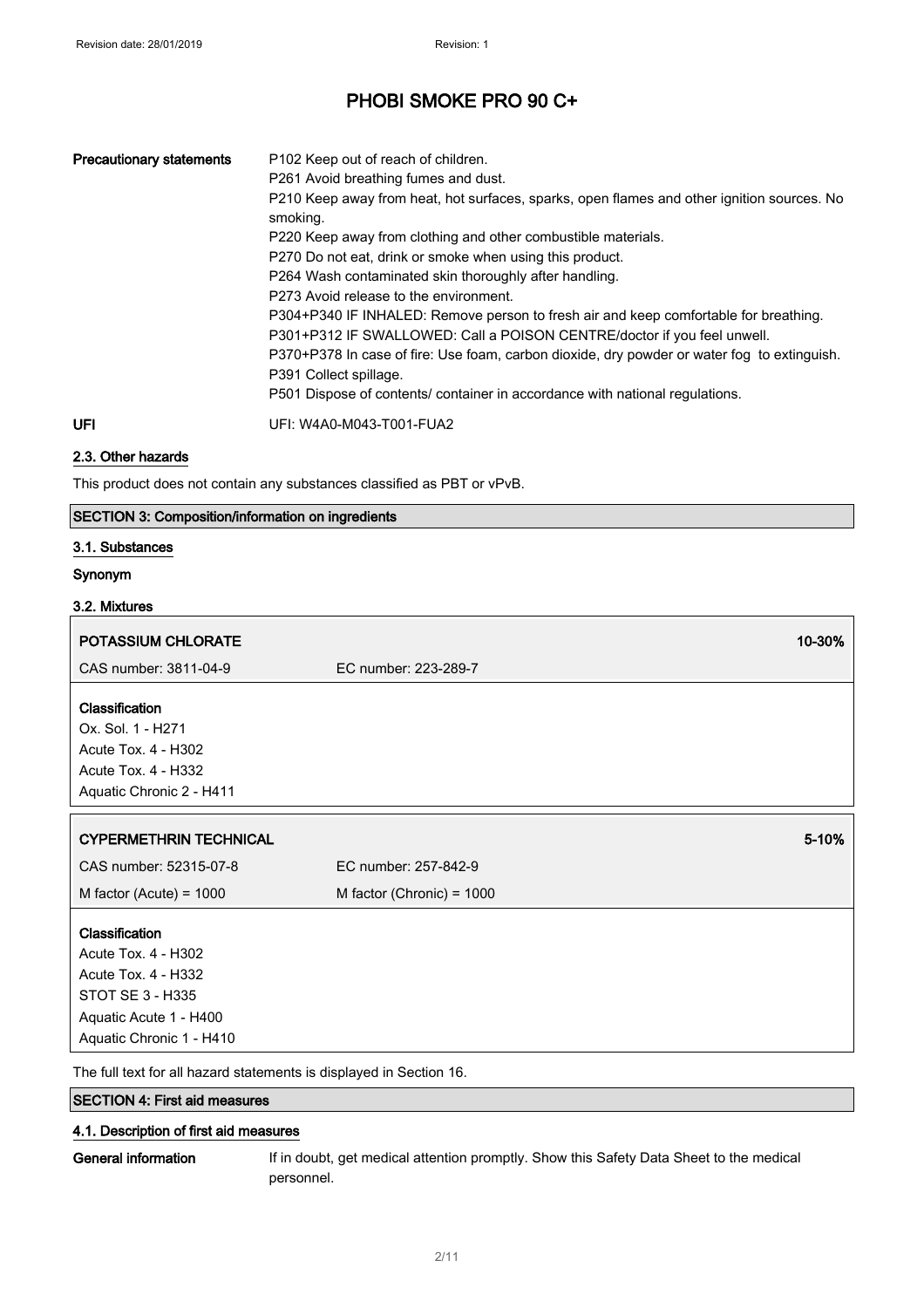| Inhalation                                                 | Move affected person to fresh air and keep warm and at rest in a position comfortable for<br>breathing. Loosen tight clothing such as collar, tie or belt. Get medical attention if symptoms<br>are severe or persist.                                                                                                                                                                                                                                                 |  |  |
|------------------------------------------------------------|------------------------------------------------------------------------------------------------------------------------------------------------------------------------------------------------------------------------------------------------------------------------------------------------------------------------------------------------------------------------------------------------------------------------------------------------------------------------|--|--|
| Ingestion                                                  | Rinse mouth thoroughly with water. Get medical advice/attention if you feel unwell. Do not<br>induce vomiting unless under the direction of medical personnel.                                                                                                                                                                                                                                                                                                         |  |  |
| <b>Skin contact</b>                                        | Rinse with water.                                                                                                                                                                                                                                                                                                                                                                                                                                                      |  |  |
| Eye contact                                                | Remove any contact lenses and open eyelids wide apart. Rinse with water. Get medical<br>attention if any discomfort continues.                                                                                                                                                                                                                                                                                                                                         |  |  |
| Protection of first aiders                                 | First aid personnel should wear appropriate protective equipment during any rescue.                                                                                                                                                                                                                                                                                                                                                                                    |  |  |
|                                                            | 4.2. Most important symptoms and effects, both acute and delayed                                                                                                                                                                                                                                                                                                                                                                                                       |  |  |
| <b>General information</b>                                 | The severity of the symptoms described will vary dependent on the concentration and the<br>length of exposure.                                                                                                                                                                                                                                                                                                                                                         |  |  |
| Inhalation                                                 | No specific symptoms known.                                                                                                                                                                                                                                                                                                                                                                                                                                            |  |  |
| Ingestion                                                  | No specific symptoms known.                                                                                                                                                                                                                                                                                                                                                                                                                                            |  |  |
| Skin contact                                               | Prolonged contact may cause dryness of the skin.                                                                                                                                                                                                                                                                                                                                                                                                                       |  |  |
| Eye contact                                                | No specific symptoms known. May be slightly irritating to eyes.                                                                                                                                                                                                                                                                                                                                                                                                        |  |  |
|                                                            | 4.3. Indication of any immediate medical attention and special treatment needed                                                                                                                                                                                                                                                                                                                                                                                        |  |  |
| Notes for the doctor                                       | Treat symptomatically.                                                                                                                                                                                                                                                                                                                                                                                                                                                 |  |  |
|                                                            |                                                                                                                                                                                                                                                                                                                                                                                                                                                                        |  |  |
| <b>SECTION 5: Firefighting measures</b>                    |                                                                                                                                                                                                                                                                                                                                                                                                                                                                        |  |  |
| 5.1. Extinguishing media                                   |                                                                                                                                                                                                                                                                                                                                                                                                                                                                        |  |  |
| Suitable extinguishing media                               | Extinguish with alcohol-resistant foam, carbon dioxide, dry powder or water fog. Use fire-<br>extinguishing media suitable for the surrounding fire.                                                                                                                                                                                                                                                                                                                   |  |  |
| Unsuitable extinguishing<br>media                          | Do not use water jet as an extinguisher, as this will spread the fire.                                                                                                                                                                                                                                                                                                                                                                                                 |  |  |
| 5.2. Special hazards arising from the substance or mixture |                                                                                                                                                                                                                                                                                                                                                                                                                                                                        |  |  |
| Specific hazards                                           | None known.                                                                                                                                                                                                                                                                                                                                                                                                                                                            |  |  |
| <b>Hazardous combustion</b><br>products                    | Thermal decomposition or combustion products may include the following substances:<br>Harmful gases or vapours.                                                                                                                                                                                                                                                                                                                                                        |  |  |
| 5.3. Advice for firefighters                               |                                                                                                                                                                                                                                                                                                                                                                                                                                                                        |  |  |
| Protective actions during<br>firefighting                  | Avoid breathing fire gases or vapours. Evacuate area. Cool containers exposed to heat with<br>water spray and remove them from the fire area if it can be done without risk. Cool containers<br>exposed to flames with water until well after the fire is out. Avoid discharge to the aquatic<br>environment. Control run-off water by containing and keeping it out of sewers and<br>watercourses. If risk of water pollution occurs, notify appropriate authorities. |  |  |

SECTION 6: Accidental release measures

## 6.1. Personal precautions, protective equipment and emergency procedures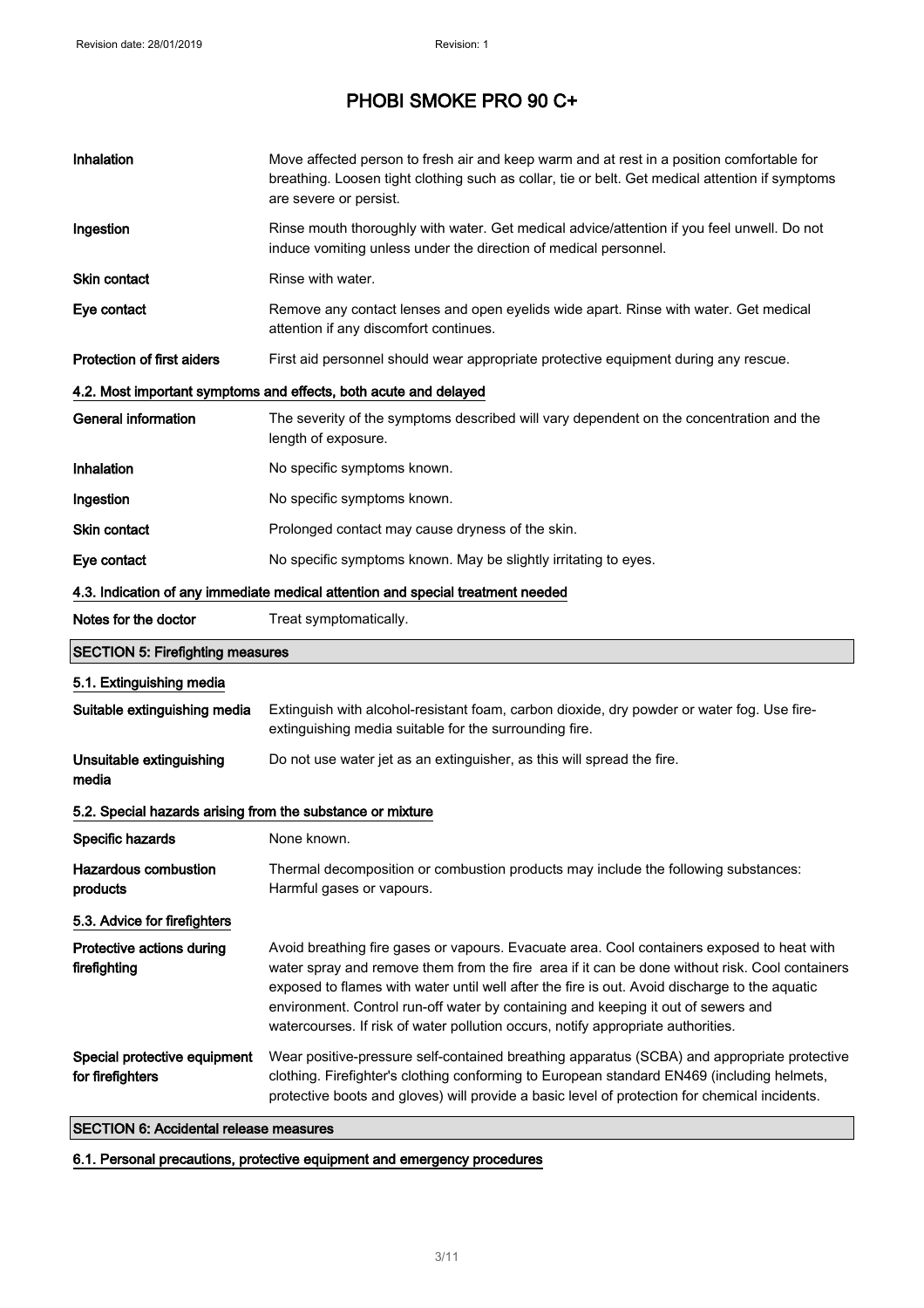| <b>Personal precautions</b>                               | Wear protective clothing as described in Section 8 of this safety data sheet. No action shall be<br>taken without appropriate training or involving any personal risk. Do not touch or walk into<br>spilled material.                                                                                                                                                                                                                                                                                   |
|-----------------------------------------------------------|---------------------------------------------------------------------------------------------------------------------------------------------------------------------------------------------------------------------------------------------------------------------------------------------------------------------------------------------------------------------------------------------------------------------------------------------------------------------------------------------------------|
| 6.2. Environmental precautions                            |                                                                                                                                                                                                                                                                                                                                                                                                                                                                                                         |
| <b>Environmental precautions</b>                          | Avoid discharge into drains or watercourses or onto the ground. Avoid discharge to the<br>aquatic environment.                                                                                                                                                                                                                                                                                                                                                                                          |
| 6.3. Methods and material for containment and cleaning up |                                                                                                                                                                                                                                                                                                                                                                                                                                                                                                         |
| Methods for cleaning up                                   | Wear protective clothing as described in Section 8 of this safety data sheet. Clear up spills<br>immediately and dispose of waste safely. Collect spillage with a shovel and broom, or similar<br>and reuse, if possible. Collect and place in suitable waste disposal containers and seal<br>securely. Flush contaminated area with plenty of water. Wash thoroughly after dealing with a<br>spillage. Dangerous for the environment. Do not empty into drains. For waste disposal, see<br>Section 13. |
| 6.4. Reference to other sections                          |                                                                                                                                                                                                                                                                                                                                                                                                                                                                                                         |
| Reference to other sections                               | For personal protection, see Section 8. See Section 11 for additional information on health<br>hazards. See Section 12 for additional information on ecological hazards. For waste disposal,<br>see Section 13.                                                                                                                                                                                                                                                                                         |
| <b>SECTION 7: Handling and storage</b>                    |                                                                                                                                                                                                                                                                                                                                                                                                                                                                                                         |
| 7.1. Precautions for safe handling                        |                                                                                                                                                                                                                                                                                                                                                                                                                                                                                                         |
| <b>Usage precautions</b>                                  | Keep out of the reach of children. Read and follow manufacturer's recommendations. Wear<br>protective clothing as described in Section 8 of this safety data sheet. Keep away from food,<br>drink and animal feeding stuffs. Keep container tightly sealed when not in use. Avoid<br>discharge to the aquatic environment. Do not handle until all safety precautions have been<br>read and understood. Do not handle broken packages without protective equipment. Do not<br>reuse empty containers.   |
| Advice on general<br>occupational hygiene                 | Wash promptly if skin becomes contaminated. Take off contaminated clothing. Wash<br>contaminated clothing before reuse.                                                                                                                                                                                                                                                                                                                                                                                 |
|                                                           | 7.2. Conditions for safe storage, including any incompatibilities                                                                                                                                                                                                                                                                                                                                                                                                                                       |
| <b>Storage precautions</b>                                | Store away from incompatible materials (see Section 10). Keep only in the original container.<br>Keep container tightly closed, in a cool, well ventilated place. Keep containers upright. Protect<br>containers from damage.                                                                                                                                                                                                                                                                           |
| Storage class                                             | Miscellaneous hazardous material storage.                                                                                                                                                                                                                                                                                                                                                                                                                                                               |
| 7.3. Specific end use(s)                                  |                                                                                                                                                                                                                                                                                                                                                                                                                                                                                                         |
| Specific end use(s)                                       | The identified uses for this product are detailed in Section 1.2.                                                                                                                                                                                                                                                                                                                                                                                                                                       |
| Usage description                                         | Pesticide smoke generator.                                                                                                                                                                                                                                                                                                                                                                                                                                                                              |
| <b>SECTION 8: Exposure controls/Personal protection</b>   |                                                                                                                                                                                                                                                                                                                                                                                                                                                                                                         |

## 8.1. Control parameters

### Occupational exposure limits

## TALC

Magnesium Carbonate TWA – 8hrs: 4 mg/m3 respirable dust; 10 mg/m3 total dust Magnesium Silicate TWA – 8hrs: 1 mg/m3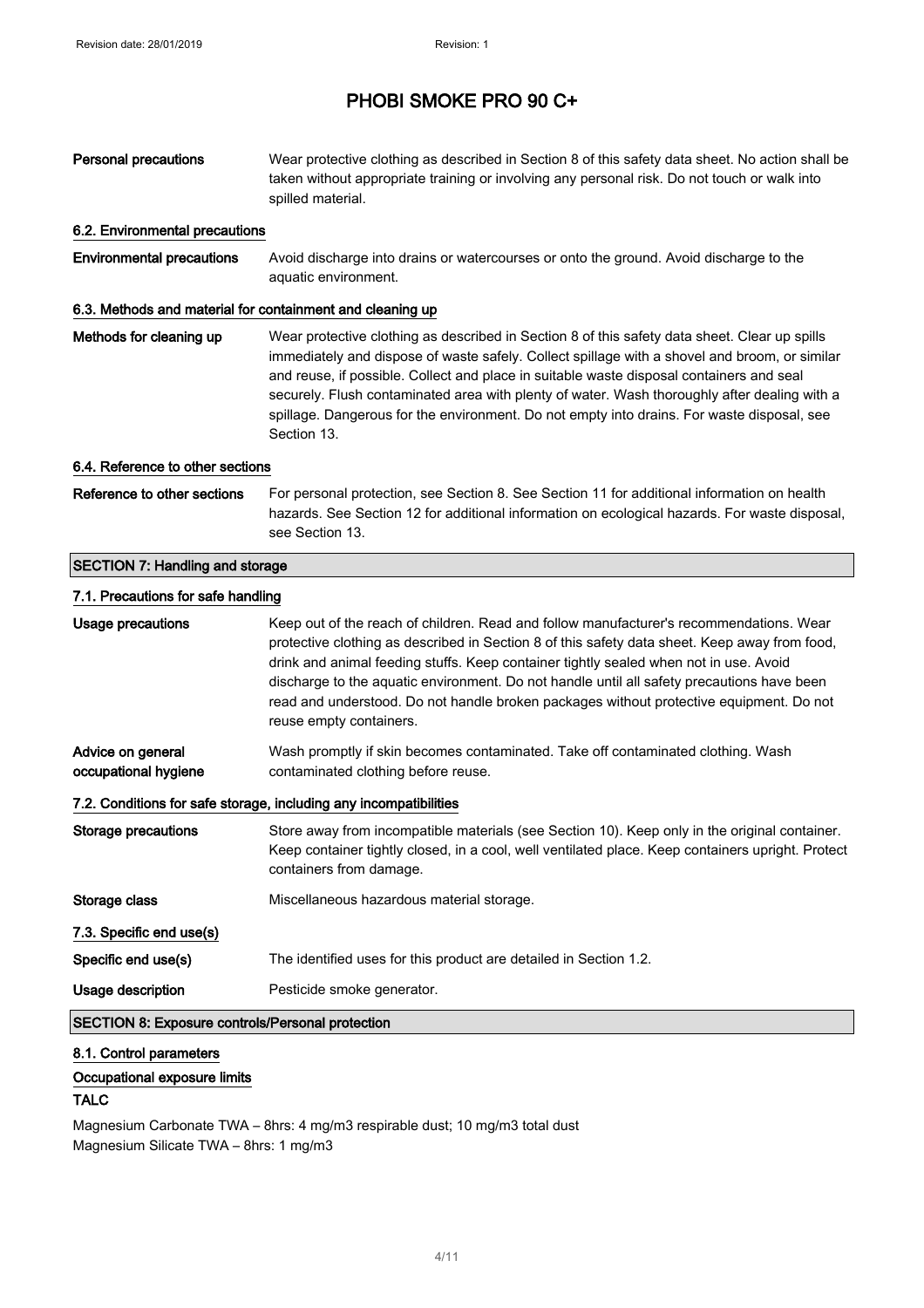| Ingredient comments                       | When using this product, refer to the label for details. Should it be necessary to enter the<br>treated area whilst smoke remains in the atmosphere, respiratory protective equipment and<br>eye protection must be used (see HSE Guidance Booklet (HS)G53 'Respiratory Protective<br>Equipment - A Practical Guide for Users')                                              |
|-------------------------------------------|------------------------------------------------------------------------------------------------------------------------------------------------------------------------------------------------------------------------------------------------------------------------------------------------------------------------------------------------------------------------------|
| 8.2. Exposure controls                    |                                                                                                                                                                                                                                                                                                                                                                              |
| Appropriate engineering<br>controls       | Provide adequate ventilation. Observe any occupational exposure limits for the product or<br>ingredients.                                                                                                                                                                                                                                                                    |
| Eye/face protection                       | Eyewear complying with an approved standard should be worn if a risk assessment indicates<br>eye contact is possible.                                                                                                                                                                                                                                                        |
| Hand protection                           | No specific hand protection recommended. Avoid contact with skin.                                                                                                                                                                                                                                                                                                            |
| Other skin and body<br>protection         | Wear appropriate clothing to prevent repeated or prolonged skin contact.                                                                                                                                                                                                                                                                                                     |
| Hygiene measures                          | Wash after use and before eating, smoking and using the toilet. Do not eat, drink or smoke<br>when using this product.                                                                                                                                                                                                                                                       |
| <b>Respiratory protection</b>             | Respiratory protection complying with an approved standard should be worn if a risk<br>assessment indicates inhalation of contaminants is possible.                                                                                                                                                                                                                          |
| <b>Environmental exposure</b><br>controls | Keep container tightly sealed when not in use. Emissions from ventilation or work process<br>equipment should be checked to ensure they comply with the requirements of environmental<br>protection legislation. In some cases, fume scrubbers, filters or engineering modifications to<br>the process equipment will be necessary to reduce emissions to acceptable levels. |

## SECTION 9: Physical and chemical properties

## 9.1. Information on basic physical and chemical properties

| Appearance                                      | Powder.                   |
|-------------------------------------------------|---------------------------|
| Colour                                          | White/off-white.          |
| Odour                                           | Characteristic.           |
| Odour threshold                                 | No information available. |
| рH                                              | No information available. |
| Melting point                                   | No information available. |
| Initial boiling point and range                 | No information available. |
| Flash point                                     | No information available. |
| <b>Evaporation rate</b>                         | No information available. |
| <b>Evaporation factor</b>                       | No information available. |
| Flammability (solid, gas)                       | No information available. |
| Upper/lower flammability or<br>explosive limits | No information available. |
| Other flammability                              | No information available. |
| Vapour pressure                                 | No information available. |
| <b>Vapour density</b>                           | No information available. |
| <b>Relative density</b>                         | No information available. |
| <b>Bulk density</b>                             | No information available. |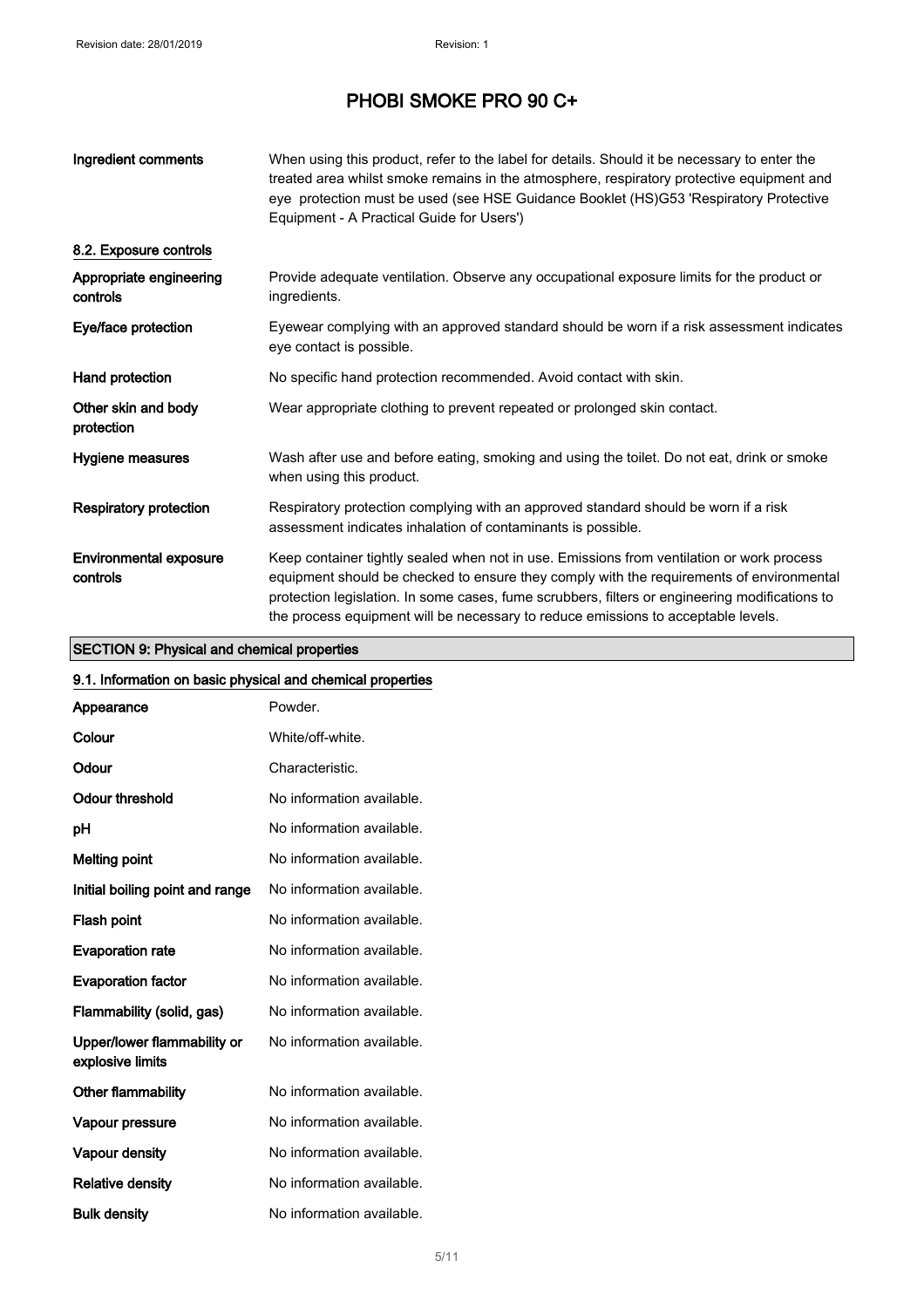| Solubility(ies)                                                     | Slightly soluble in water.                                                                                                                                              |
|---------------------------------------------------------------------|-------------------------------------------------------------------------------------------------------------------------------------------------------------------------|
| <b>Partition coefficient</b>                                        | No information available.                                                                                                                                               |
| Auto-ignition temperature                                           | $>130^{\circ}$ C                                                                                                                                                        |
| <b>Decomposition Temperature</b>                                    | No information available.                                                                                                                                               |
| <b>Viscosity</b>                                                    | No information available.                                                                                                                                               |
| <b>Explosive properties</b>                                         | No information available.                                                                                                                                               |
| <b>Oxidising properties</b>                                         | Does not meet the criteria for classification as oxidising.                                                                                                             |
| 9.2. Other information                                              |                                                                                                                                                                         |
| <b>SECTION 10: Stability and reactivity</b>                         |                                                                                                                                                                         |
| 10.1. Reactivity                                                    |                                                                                                                                                                         |
| Reactivity                                                          | See the other subsections of this section for further details.                                                                                                          |
| 10.2. Chemical stability                                            |                                                                                                                                                                         |
| <b>Stability</b>                                                    | Stable at normal ambient temperatures and when used as recommended. Stable under the<br>prescribed storage conditions.                                                  |
| 10.3. Possibility of hazardous reactions                            |                                                                                                                                                                         |
| Possibility of hazardous<br>reactions                               | No potentially hazardous reactions known.                                                                                                                               |
| 10.4. Conditions to avoid                                           |                                                                                                                                                                         |
| <b>Conditions to avoid</b>                                          | There are no known conditions that are likely to result in a hazardous situation.                                                                                       |
| 10.5. Incompatible materials                                        |                                                                                                                                                                         |
| Materials to avoid                                                  | No specific material or group of materials is likely to react with the product to produce a<br>hazardous situation.                                                     |
| 10.6. Hazardous decomposition products                              |                                                                                                                                                                         |
| Hazardous decomposition<br>products                                 | Does not decompose when used and stored as recommended. Thermal decomposition or<br>combustion products may include the following substances: Harmful gases or vapours. |
| <b>SECTION 11: Toxicological information</b>                        |                                                                                                                                                                         |
| 11.1. Information on toxicological effects                          |                                                                                                                                                                         |
| <b>Toxicological effects</b>                                        | Cypermethrin 40/60 Cis/Trans Inhalation LC50 (Rat) 3.28 mg/4Hr (Dust/Mist) Potassium<br>Chlorate LD50 Oral (rat) 1200 mg/kg                                             |
| Acute toxicity - oral                                               |                                                                                                                                                                         |
| Notes (oral LD <sub>50</sub> )                                      | Based on available data the classification criteria are not met.                                                                                                        |
| ATE oral (mg/kg)                                                    | 2,919.7                                                                                                                                                                 |
| Acute toxicity - dermal<br>Notes (dermal LD <sub>50</sub> )         | Based on available data the classification criteria are not met.                                                                                                        |
| Acute toxicity - inhalation<br>Notes (inhalation LC <sub>50</sub> ) | Based on available data the classification criteria are not met.                                                                                                        |
| <b>ATE inhalation (dusts/mists)</b><br>mg/l)                        | 35.0                                                                                                                                                                    |
| Skin corrosion/irritation                                           |                                                                                                                                                                         |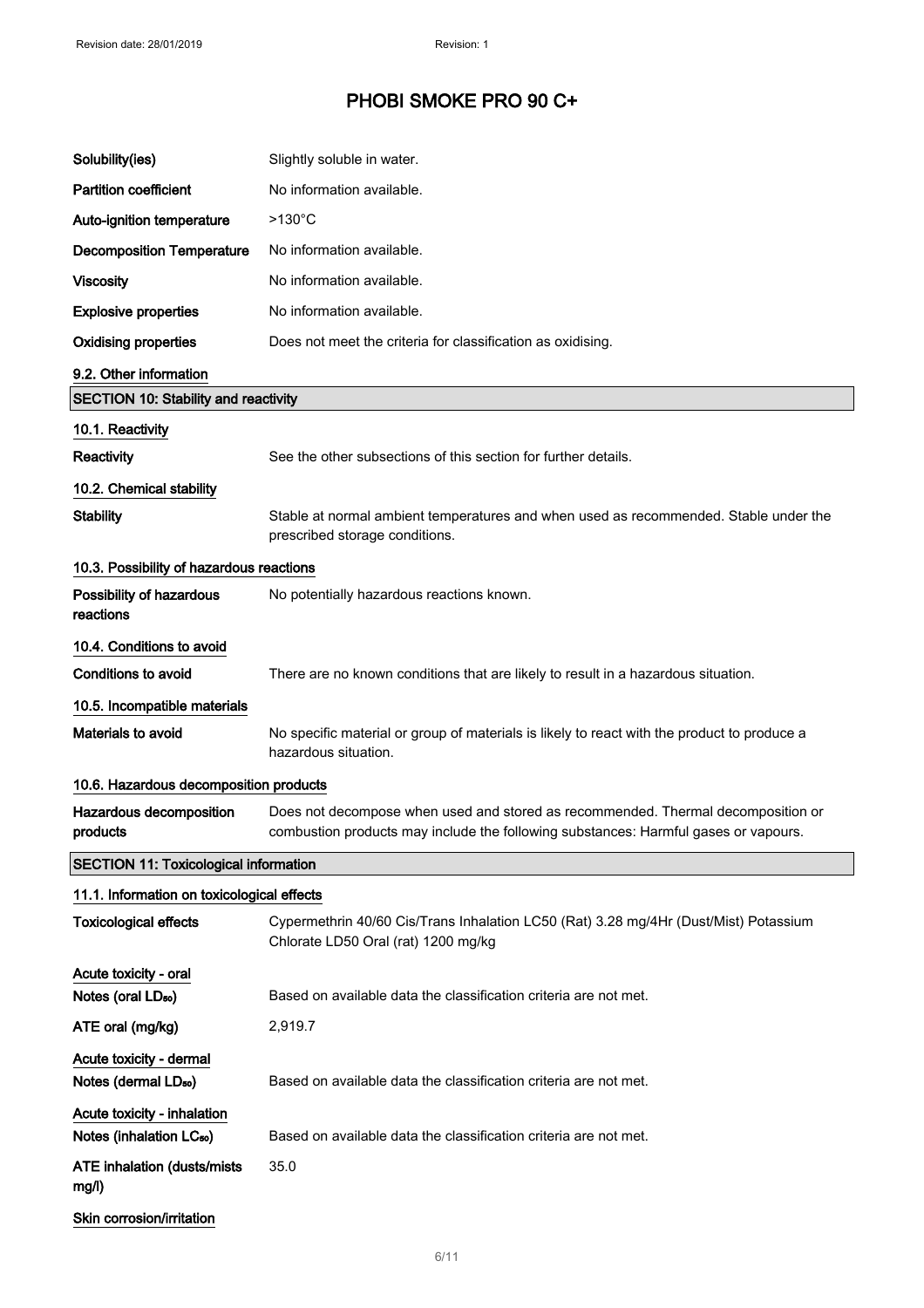| Animal data                                                    | Based on available data the classification criteria are not met.                                                                                       |
|----------------------------------------------------------------|--------------------------------------------------------------------------------------------------------------------------------------------------------|
| Serious eye damage/irritation<br>Serious eye damage/irritation | Based on available data the classification criteria are not met.                                                                                       |
| Respiratory sensitisation<br><b>Respiratory sensitisation</b>  | Based on available data the classification criteria are not met.                                                                                       |
| <b>Skin sensitisation</b><br><b>Skin sensitisation</b>         | Based on available data the classification criteria are not met.                                                                                       |
| Germ cell mutagenicity<br>Genotoxicity - in vitro              | Based on available data the classification criteria are not met.                                                                                       |
| Carcinogenicity<br>Carcinogenicity                             | Based on available data the classification criteria are not met.                                                                                       |
| <b>IARC</b> carcinogenicity                                    | None of the ingredients are listed or exempt.                                                                                                          |
| Reproductive toxicity<br>Reproductive toxicity - fertility     | Based on available data the classification criteria are not met.                                                                                       |
| Reproductive toxicity -<br>development                         | Based on available data the classification criteria are not met.                                                                                       |
| Specific target organ toxicity - single exposure               |                                                                                                                                                        |
| STOT - single exposure                                         | Not classified as a specific target organ toxicant after a single exposure.                                                                            |
| Specific target organ toxicity - repeated exposure             |                                                                                                                                                        |
| STOT - repeated exposure                                       | Not classified as a specific target organ toxicant after repeated exposure.                                                                            |
| Aspiration hazard<br>Aspiration hazard                         | Not relevant. Solid.                                                                                                                                   |
| <b>General information</b>                                     | The severity of the symptoms described will vary dependent on the concentration and the<br>length of exposure.                                         |
| Inhalation                                                     | No specific symptoms known.                                                                                                                            |
| Ingestion                                                      | No specific symptoms known.                                                                                                                            |
| Skin contact                                                   | Prolonged contact may cause dryness of the skin.                                                                                                       |
| Eye contact                                                    | No specific symptoms known.                                                                                                                            |
| Route of exposure                                              | Ingestion Inhalation Skin and/or eye contact                                                                                                           |
| <b>Target organs</b>                                           | No specific target organs known.                                                                                                                       |
| <b>Medical considerations</b>                                  | Skin disorders and allergies.                                                                                                                          |
| <b>Toxicity of ingredients</b>                                 |                                                                                                                                                        |
| <b>SECTION 12: Ecological information</b>                      |                                                                                                                                                        |
| Ecotoxicity                                                    | The product contains a substance which is very toxic to aquatic organisms and which may<br>cause long-term adverse effects in the aquatic environment. |
| 12.1. Toxicity                                                 |                                                                                                                                                        |

Toxicity Maquatic Acute 1 - H400 Very toxic to aquatic life. Aquatic Chronic 1 - H410 Very toxic to aquatic life with long lasting effects.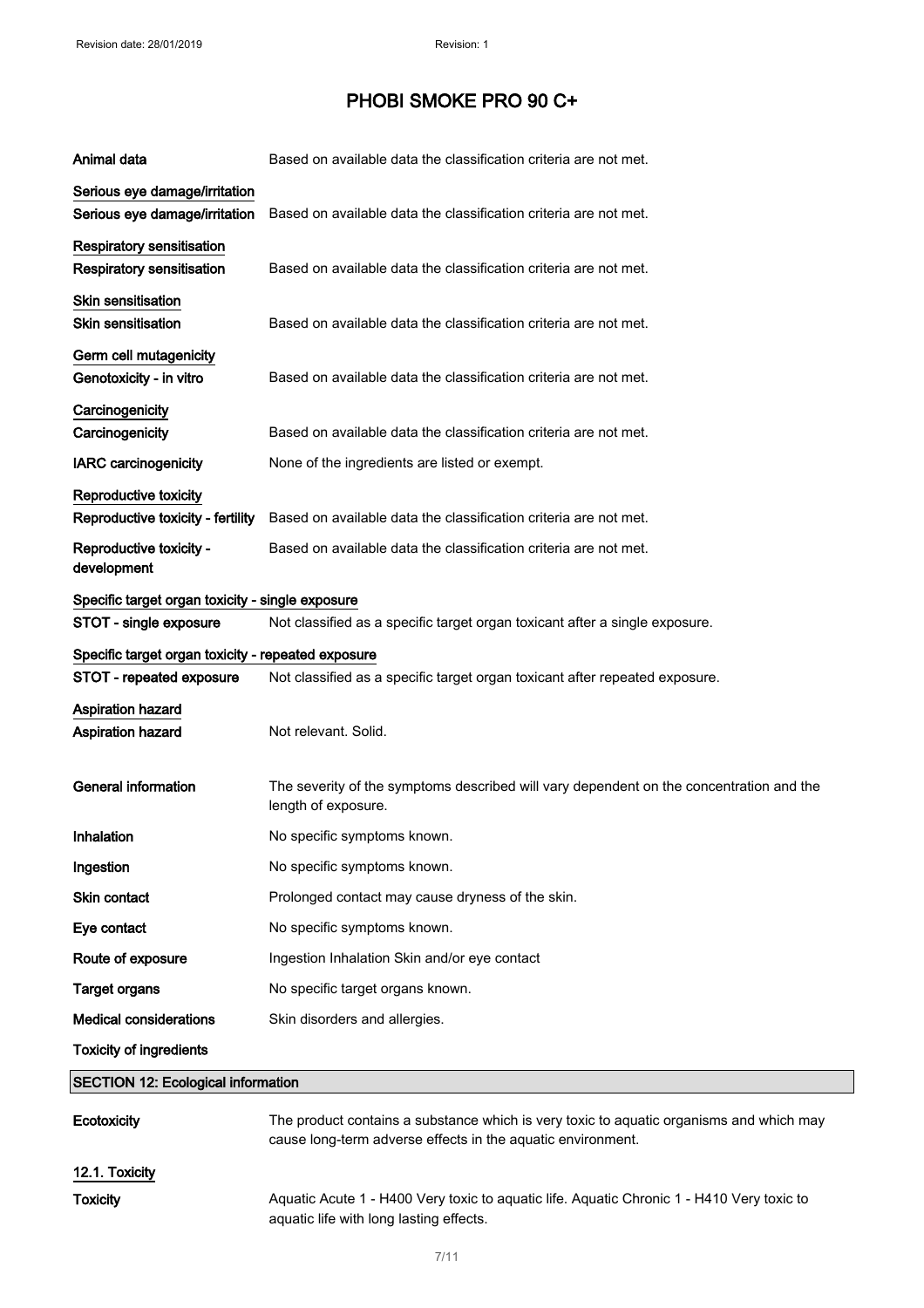### 12.2. Persistence and degradability

Persistence and degradability The degradability of the product is not known.

| 12.3. Bioaccumulative potential            |                                                                                                                                                                                                                                                                                                                                                                                                                                                                                                                           |
|--------------------------------------------|---------------------------------------------------------------------------------------------------------------------------------------------------------------------------------------------------------------------------------------------------------------------------------------------------------------------------------------------------------------------------------------------------------------------------------------------------------------------------------------------------------------------------|
| <b>Bioaccumulative potential</b>           | No data available on bioaccumulation.                                                                                                                                                                                                                                                                                                                                                                                                                                                                                     |
| <b>Partition coefficient</b>               | No information available.                                                                                                                                                                                                                                                                                                                                                                                                                                                                                                 |
| 12.4. Mobility in soil                     |                                                                                                                                                                                                                                                                                                                                                                                                                                                                                                                           |
| <b>Mobility</b>                            | No data available.                                                                                                                                                                                                                                                                                                                                                                                                                                                                                                        |
| 12.5. Results of PBT and vPvB assessment   |                                                                                                                                                                                                                                                                                                                                                                                                                                                                                                                           |
| 12.6. Other adverse effects                |                                                                                                                                                                                                                                                                                                                                                                                                                                                                                                                           |
| Other adverse effects                      | None known.                                                                                                                                                                                                                                                                                                                                                                                                                                                                                                               |
| <b>Toxicity of ingredients</b>             |                                                                                                                                                                                                                                                                                                                                                                                                                                                                                                                           |
| <b>SECTION 13: Disposal considerations</b> |                                                                                                                                                                                                                                                                                                                                                                                                                                                                                                                           |
| 13.1. Waste treatment methods              |                                                                                                                                                                                                                                                                                                                                                                                                                                                                                                                           |
| General information                        | The generation of waste should be minimised or avoided wherever possible. Reuse or recycle<br>products wherever possible. This material and its container must be disposed of in a safe<br>way. When handling waste, the safety precautions applying to handling of the product should<br>be considered. Care should be taken when handling emptied containers that have not been<br>thoroughly cleaned or rinsed out. Empty containers or liners may retain some product<br>residues and hence be potentially hazardous. |
| <b>Disposal methods</b>                    | Do not empty into drains. Dispose of surplus products and those that cannot be recycled via a<br>licensed waste disposal contractor. Waste, residues, empty containers, discarded work<br>clothes and contaminated cleaning materials should be collected in designated containers,<br>labelled with their contents. Incineration or landfill should only be considered when recycling is<br>not feasible.                                                                                                                |
| <b>Waste class</b>                         | Waste disposal key number from EWC is 20 01 19 (Pesticides)                                                                                                                                                                                                                                                                                                                                                                                                                                                               |
| <b>SECTION 14: Transport information</b>   |                                                                                                                                                                                                                                                                                                                                                                                                                                                                                                                           |
| General                                    | For limited quantity packaging/limited load information, consult the relevant modal<br>documentation using the data shown in this section.                                                                                                                                                                                                                                                                                                                                                                                |
| 14.1. UN number                            |                                                                                                                                                                                                                                                                                                                                                                                                                                                                                                                           |
| UN No. (ADR/RID)                           | 3077                                                                                                                                                                                                                                                                                                                                                                                                                                                                                                                      |
| UN No. (IMDG)                              | 3077                                                                                                                                                                                                                                                                                                                                                                                                                                                                                                                      |
| UN No. (ICAO)                              | 3077                                                                                                                                                                                                                                                                                                                                                                                                                                                                                                                      |
| UN No. (ADN)                               | 3077                                                                                                                                                                                                                                                                                                                                                                                                                                                                                                                      |
| 14.2. UN proper shipping name              |                                                                                                                                                                                                                                                                                                                                                                                                                                                                                                                           |
| Proper shipping name<br>(ADR/RID)          | ENVIRONMENTALLY HAZARDOUS SUBSTANCE, SOLID, N.O.S. (CONTAINS<br>CYPERMETHRIN TECHNICAL 40/60, POTASSIUM CHLORATE)                                                                                                                                                                                                                                                                                                                                                                                                         |
| Proper shipping name (IMDG)                | ENVIRONMENTALLY HAZARDOUS SUBSTANCE, SOLID, N.O.S. (CONTAINS<br>CYPERMETHRIN TECHNICAL 40/60, POTASSIUM CHLORATE)                                                                                                                                                                                                                                                                                                                                                                                                         |
| Proper shipping name (ICAO)                | ENVIRONMENTALLY HAZARDOUS SUBSTANCE, SOLID, N.O.S. (CONTAINS<br>CYPERMETHRIN TECHNICAL 40/60, POTASSIUM CHLORATE)                                                                                                                                                                                                                                                                                                                                                                                                         |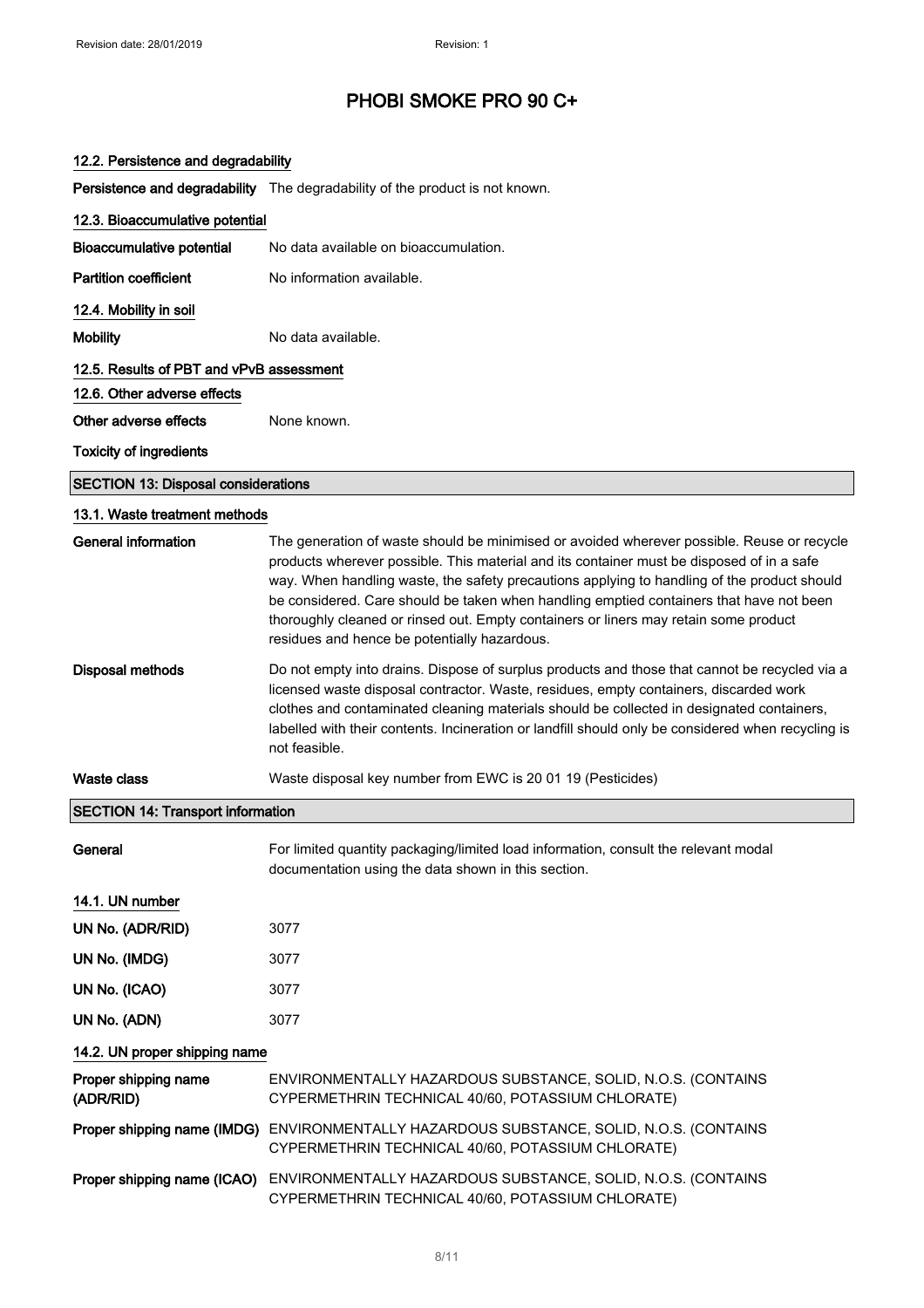| Proper shipping name (ADN) ENVIRONMENTALLY HAZARDOUS SUBSTANCE, SOLID, N.O.S. (CONTAINS |
|-----------------------------------------------------------------------------------------|
| CYPERMETHRIN TECHNICAL 40/60, POTASSIUM CHLORATE)                                       |

#### 14.3. Transport hazard class(es)  $ADR/DR \cdot b$

| ADR/RID class               | ч  |
|-----------------------------|----|
| ADR/RID classification code | M7 |
| <b>ADR/RID label</b>        | g  |
| <b>IMDG class</b>           | 9  |
| ICAO class/division         | я  |
| ADN class                   | я  |

### Transport labels

$$
\langle \prod_{i} \mathbf{b}_{i}
$$

| 14.4. Packing group   |   |
|-----------------------|---|
| ADR/RID packing group | Ш |
| IMDG packing group    | Ш |
| ICAO packing group    | Ш |
| ADN packing group     | Ш |

14.5. Environmental hazards

Environmentally hazardous substance/marine pollutant

### 14.6. Special precautions for user

Always transport in closed containers that are upright and secure. Ensure that persons transporting the product know what to do in the event of an accident or spillage.

| <b>EmS</b>                                                               | $F-A. S-F$ |  |
|--------------------------------------------------------------------------|------------|--|
| ADR transport category                                                   | 3          |  |
| <b>Emergency Action Code</b>                                             | 2Z         |  |
| <b>Hazard Identification Number</b><br>(ADR/RID)                         | 90         |  |
| <b>Tunnel restriction code</b>                                           | $(-)$      |  |
| 14.7. Transport in bulk according to Annex II of MARPOL and the IBC Code |            |  |

Transport in bulk according to Not applicable. Annex II of MARPOL 73/78 and the IBC Code

SECTION 15: Regulatory information

15.1. Safety, health and environmental regulations/legislation specific for the substance or mixture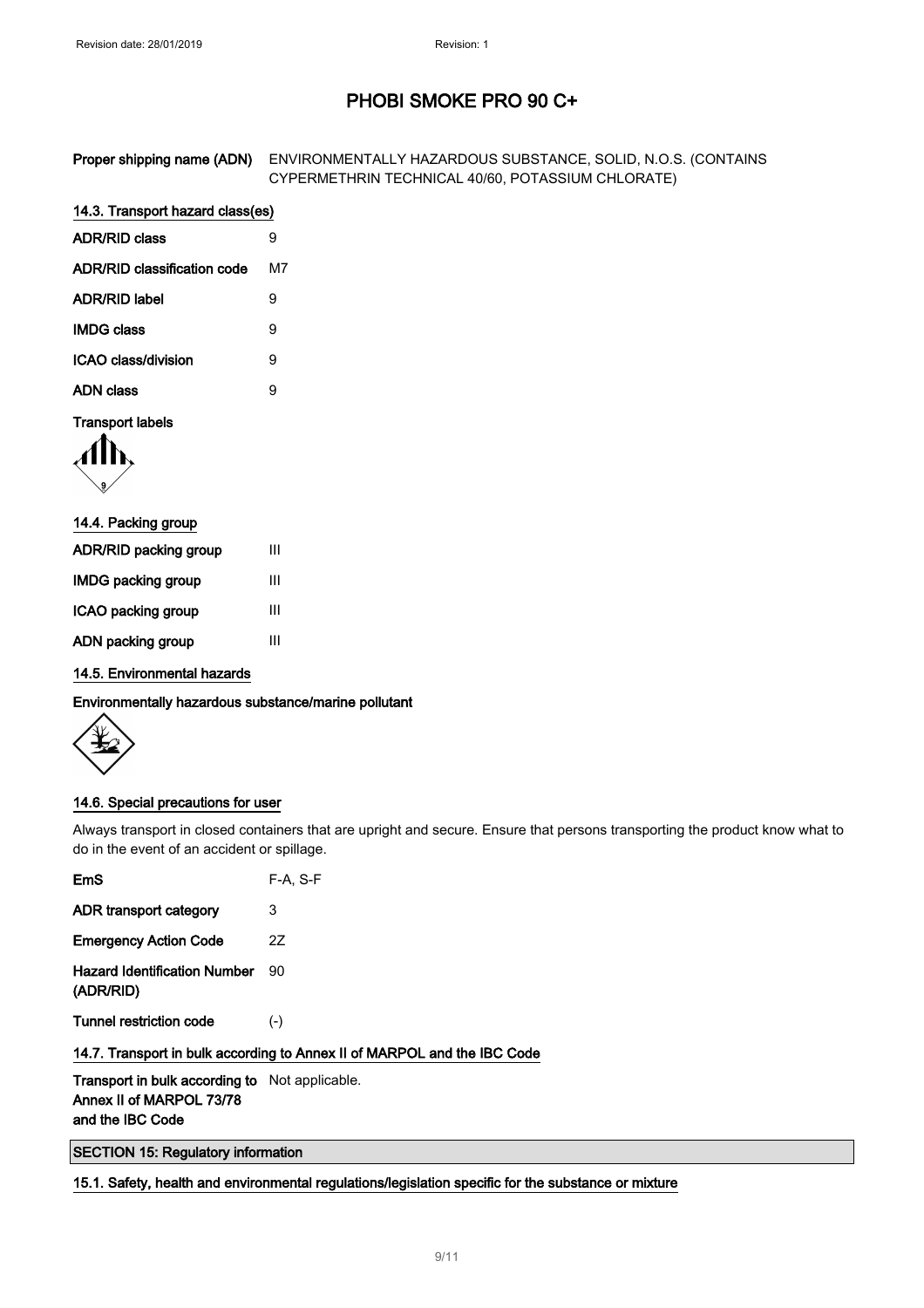| <b>National regulations</b> | Health and Safety at Work etc. Act 1974 (as amended).<br>The Carriage of Dangerous Goods and Use of Transportable Pressure Equipment<br>Regulations 2009 (SI 2009 No. 1348) (as amended) ["CDG 2009"].<br>EH40/2005 Workplace exposure limits.                                                                                                                                                                                                                       |
|-----------------------------|----------------------------------------------------------------------------------------------------------------------------------------------------------------------------------------------------------------------------------------------------------------------------------------------------------------------------------------------------------------------------------------------------------------------------------------------------------------------|
| EU legislation              | Regulation (EC) No 1907/2006 of the European Parliament and of the Council of 18<br>December 2006 concerning the Registration, Evaluation, Authorisation and Restriction of<br>Chemicals (REACH) (as amended).<br>Commission Regulation (EU) No 2015/830 of 28 May 2015.<br>Regulation (EC) No 1272/2008 of the European Parliament and of the Council of 16<br>December 2008 on classification, labelling and packaging of substances and mixtures (as<br>amended). |

### 15.2. Chemical safety assessment

No chemical safety assessment has been carried out.

### Inventories

### EU - EINECS/ELINCS

None of the ingredients are listed or exempt.

| <b>SECTION 16: Other information</b>                                          |                                                                                                                                                                                                                                                                                                                                                                                                                                                                                                                                                                                                                                                                                                                                                                                                                                                                                                           |  |
|-------------------------------------------------------------------------------|-----------------------------------------------------------------------------------------------------------------------------------------------------------------------------------------------------------------------------------------------------------------------------------------------------------------------------------------------------------------------------------------------------------------------------------------------------------------------------------------------------------------------------------------------------------------------------------------------------------------------------------------------------------------------------------------------------------------------------------------------------------------------------------------------------------------------------------------------------------------------------------------------------------|--|
| Abbreviations and acronyms<br>used in the safety data sheet                   | ADR: European Agreement concerning the International Carriage of Dangerous Goods by<br>Road.<br>ADN: European Agreement concerning the International Carriage of Dangerous Goods by<br>Inland Waterways.<br>RID: European Agreement concerning the International Carriage of Dangerous Goods by<br>Rail.<br>IATA: International Air Transport Association.<br>ICAO: Technical Instructions for the Safe Transport of Dangerous Goods by Air.<br>IMDG: International Maritime Dangerous Goods.<br>CAS: Chemical Abstracts Service.<br>ATE: Acute Toxicity Estimate.<br>LC <sub>50</sub> : Lethal Concentration to 50 % of a test population.<br>LD <sub>50</sub> : Lethal Dose to 50% of a test population (Median Lethal Dose).<br>EC <sub>50</sub> : 50% of maximal Effective Concentration.<br>PBT: Persistent, Bioaccumulative and Toxic substance.<br>vPvB: Very Persistent and Very Bioaccumulative. |  |
| <b>Classification abbreviations</b><br>and acronyms                           | Aquatic Acute = Hazardous to the aquatic environment (acute)<br>Aquatic Chronic = Hazardous to the aquatic environment (chronic)                                                                                                                                                                                                                                                                                                                                                                                                                                                                                                                                                                                                                                                                                                                                                                          |  |
| General information                                                           | The information contained in this Safety Data Sheet is believed to be true and correct, as of<br>the issue date. The accuracy and completeness of this information and any<br>recommendations, or suggestions are made without warranty or guarantee. Since the<br>conditions of use are beyond the control of our company, it is the responsibility of the user to<br>determine the conditions of safe use for this product.                                                                                                                                                                                                                                                                                                                                                                                                                                                                             |  |
| <b>Classification procedures</b><br>according to Regulation (EC)<br>1272/2008 | Aquatic Acute 1 - H400: Aquatic Chronic 1 - H410: : Calculation method.                                                                                                                                                                                                                                                                                                                                                                                                                                                                                                                                                                                                                                                                                                                                                                                                                                   |  |
| <b>Revision date</b>                                                          | 28/01/2019                                                                                                                                                                                                                                                                                                                                                                                                                                                                                                                                                                                                                                                                                                                                                                                                                                                                                                |  |
| <b>Revision</b>                                                               | 1                                                                                                                                                                                                                                                                                                                                                                                                                                                                                                                                                                                                                                                                                                                                                                                                                                                                                                         |  |
| <b>SDS number</b>                                                             | 21944                                                                                                                                                                                                                                                                                                                                                                                                                                                                                                                                                                                                                                                                                                                                                                                                                                                                                                     |  |